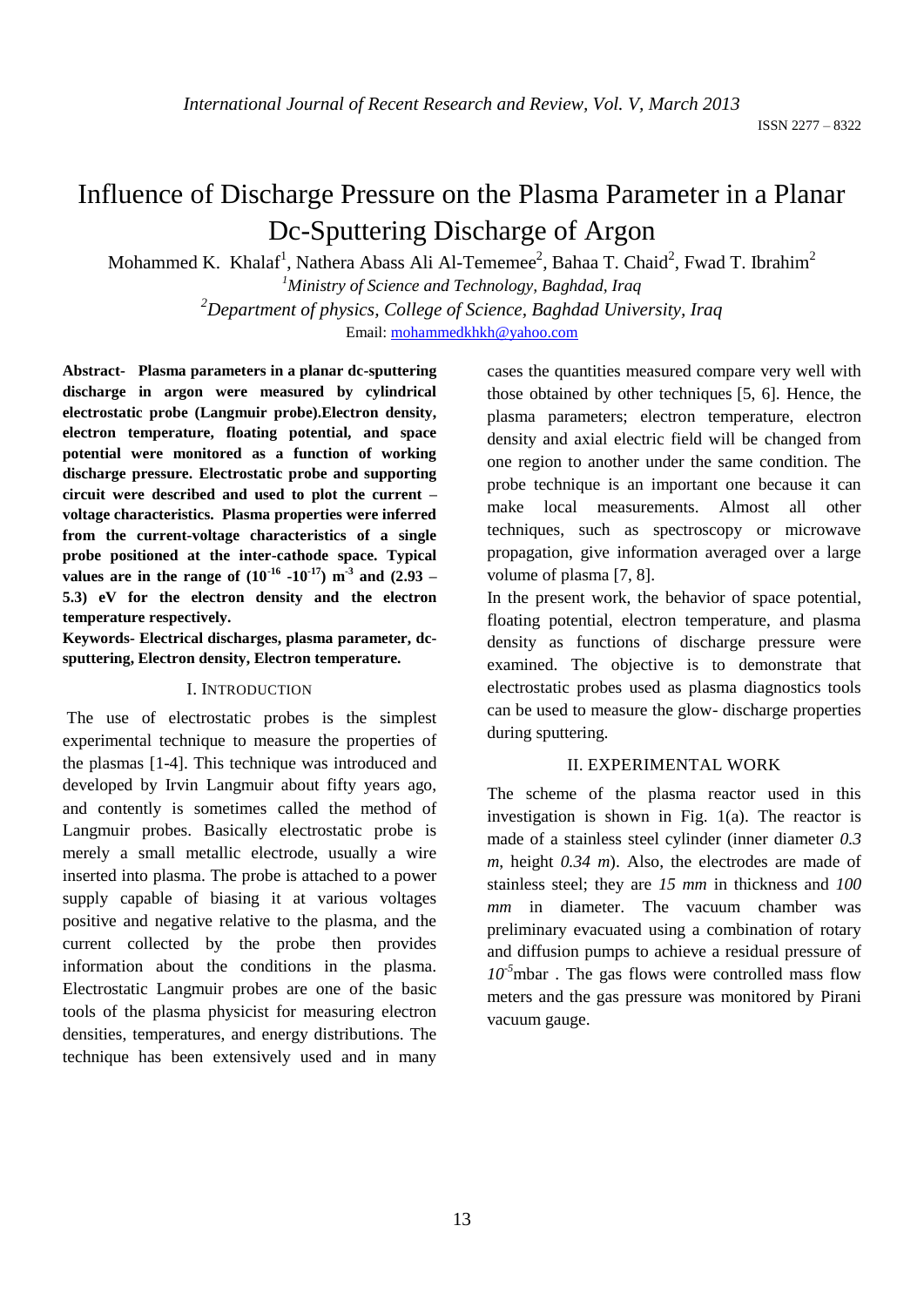

The electrostatic probe measurements have been performed by using the configuration of cylindrical single probe. This probe, positioned inside the cathode region of plasma column and at the axis of the discharge, essentially consists of one tungsten wire of 5 mm in length and 0.2 mm in diameter. The unexposed length of the probe was covered with glass and attached to the base of the probe manipulator. The plasma generated between the two electrodes is characterized by the presence of impurity metal-ions, gas ions and new compounds due to intensive ion sputtering of the cathode, thus promoting the contamination of the chamber walls and of the

electrostatic probes. Prior to *I-V* measurements the probe surface is cleaned by polarizing the probe at the cathode potential during a period short enough for the probe to reach incandescence by ion bombardment heating. The probe biasing circuit is show in Fig. 1(b).

### III. RESULT AND DISCUSSION

The description of the *I-V* characteristics of an electrostatic probe depends not only on the plasma investigated but also on the geometry of the probe used. In the present investigation a cylindrical probe of radius 0.2 mm and length 5mm was used. Since, in weakly ionized argon plasma, at (0.015-0.15) mbar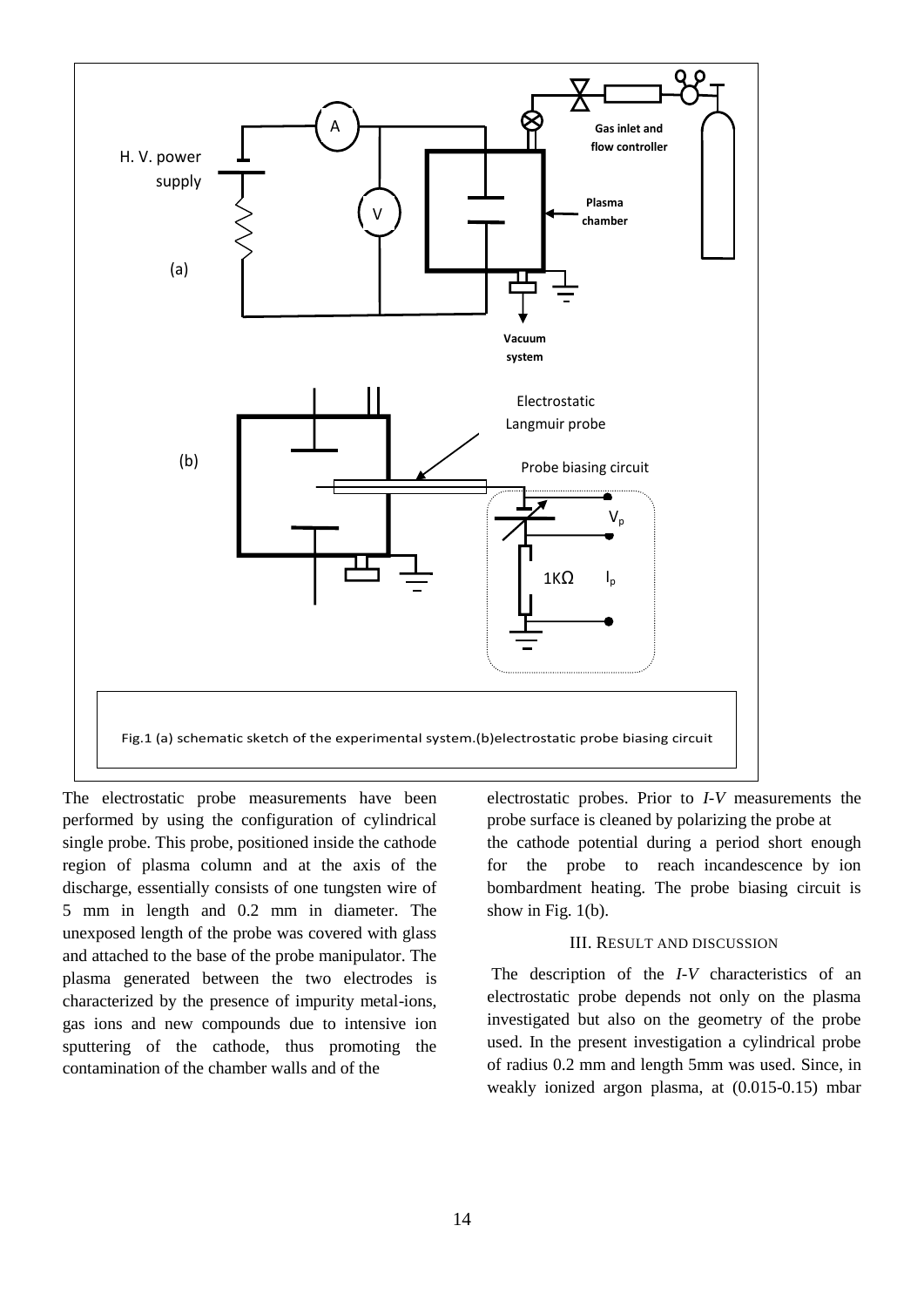pressure, mean free path for charge particle-neutral collision is in the order of centimeters, charged particle collection is collisionless. Furthermore, for all the plasmas studied, as we seen in Table I, the condition  $r_p < 3\lambda_D$  ( $r_p$ =probe radius,  $\lambda_D$ =Debye length) was satisfied which means that charged particle collection was orbital-motion limited.

#### Table 1

The plasma parameters with different discharge pressure

| P(mbar)                                         | 0.015 |
|-------------------------------------------------|-------|
| $T_e$ (eV)                                      | 5.3   |
| $I_d$ (mA)                                      | 4.8   |
| $n_e$ *10 <sup>16</sup> electron/m <sup>3</sup> | 2.476 |
| $N_i$ *10 <sup>14</sup> ion/m <sup>3</sup>      | 2.088 |
| $V_f (volt)$                                    | $-12$ |
| $V_p$ (volt)                                    | 110   |
| $\lambda_d$ (cm)                                | 0.018 |

The experimental setup used to measure the plasma characteristics is shown in fig. 1(b). Variable resistor *R* is used to bias the probe continuously from -200 to +200 and probe current is measured by the voltage drop across *R*=1kΩ.

Fig.3 shows the variation of the plasma electrons density and, electron temperature as a function of pressure. As in this figure the electron temperature decreased gradually with increased of working pressure, while the electron density increase. The mean free path and acquired energy of electron decrease with increasing working pressure, therefore reducing the ionization process.



Fig. 2: I-V characteristics curve of Langmuir probe for argon discharge plasma at 3KV discharge voltage and mbar working pressure.

These results can be explained as the working pressure decrease where these means decreasing in number of gas molecule in chamber and the accelerated free electron show fewer molecules for bombard, therefore smaller amount energy to form new free electrons and positive ions.



Fig. 3: Variation of the plasma electron density and temperature as a function of working pressure.

The variation of floating potential and space potential as a function of pressure in a dc discharge is shown in fig. 4. These parameters were measured from fig.2, where the floating potential increase, and space potential decrease with increasing working pressure.



Fig. 4: Floating potential, and space potential as a function of working pressure